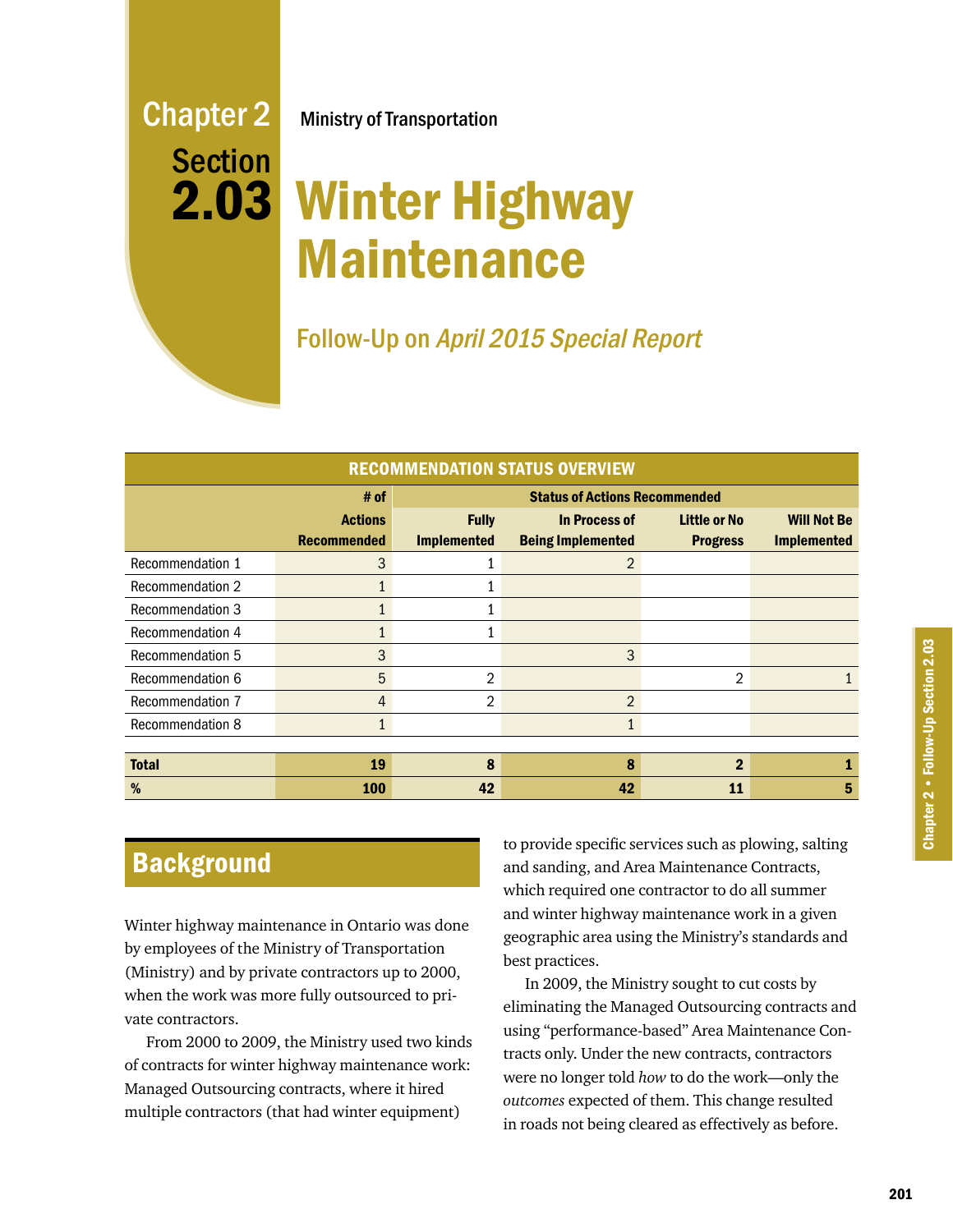Instead of having to follow the Ministry's historically proven best practices on, for example, the amount of equipment (snow plows, and salt and sand spreaders) required to effectively clear highways, contractors could decide independently how much equipment to use.

In addition, the Ministry procured private contractors primarily on the basis of the lowest price bid, without properly ensuring that winning bidders were fully equipped to provide effective service.

All of these factors led to a decrease in service levels for winter highway maintenance across the province, resulting in less safe driving conditions. Highway maintenance during storms also declined, and the Ministry reduced services for highway shoulders, ramps, and truck-climbing and passing lanes.

While service levels for winter highway maintenance declined with the introduction of the new performance-based contracts, the Ministry did achieve significantly lower costs, and kept costs from rising as much as they would have under the old contracts.

Beginning in late 2012, the Ministry began to negotiate increased equipment and service levels with contractors in an effort to improve winter highway maintenance.

In February 2014, the Standing Committee on Public Accounts requested that we review the winter road maintenance program from one year before it was privatized. Among our findings included in our *2015 Winter Highway Maintenance* special report:

• **Contractors used less equipment under performance-based contracts, resulting in service reductions**—One of the most important factors in adequately maintaining highways in winter is having enough equipment, such as plows and spreaders. The old contracts set out numerous best practices for contractors with respect to how much equipment to use to do an adequate job. However, the Ministry's lowest-bid procurement process for the new contracts created a natural incentive to cut costs in order to win contracts. Most contractors aggressively minimized their winter equipment fleets, reducing their ability to meet contract requirements and leading to reduced service.

- **Contractors used less treatment material to service highways under performancebased contracts**—Spreading treatment materials such as salt, sand and anti-icing liquids over highways is important for winter maintenance. The Ministry's lowest-bid procurement process again created a natural incentive for contractors to cut costs by using less treatment material. Under the old contracts, contractors had to reimburse the Ministry if they did not use minimum stipulated amounts of treatment materials, ensuring that contractors would at least use these minimums. Under the new contracts, this reimbursement requirement was eliminated, so contractors no longer had any incentive to use the same amount of salt or sand. For antiicing, some contractors chose to use none at all.
- **Contractors were unable to meet contract requirements**—Ministry audits identified about 1,100 instances in 2013/14 where contractors did not meet multiple outcome targets of their contracts. About half of these related to contractors being unable to complete highway-clearing circuits on time. The failure to meet this target could often be attributed to insufficient equipment, which put the safety of the public and of emergency-services providers at risk because contractors did not plow or salt at all, did so too infrequently, or drove equipment too quickly for the plowing and salting to be fully effective.
- **The procurement process did not adequately factor in contractors' ability to deliver required services**—The procurement process had two stages for contractors that met the minimum pre-qualification requirements. In the first, contractors submitted winter maintenance strategies, which the Ministry scored on a set of criteria. Any contractor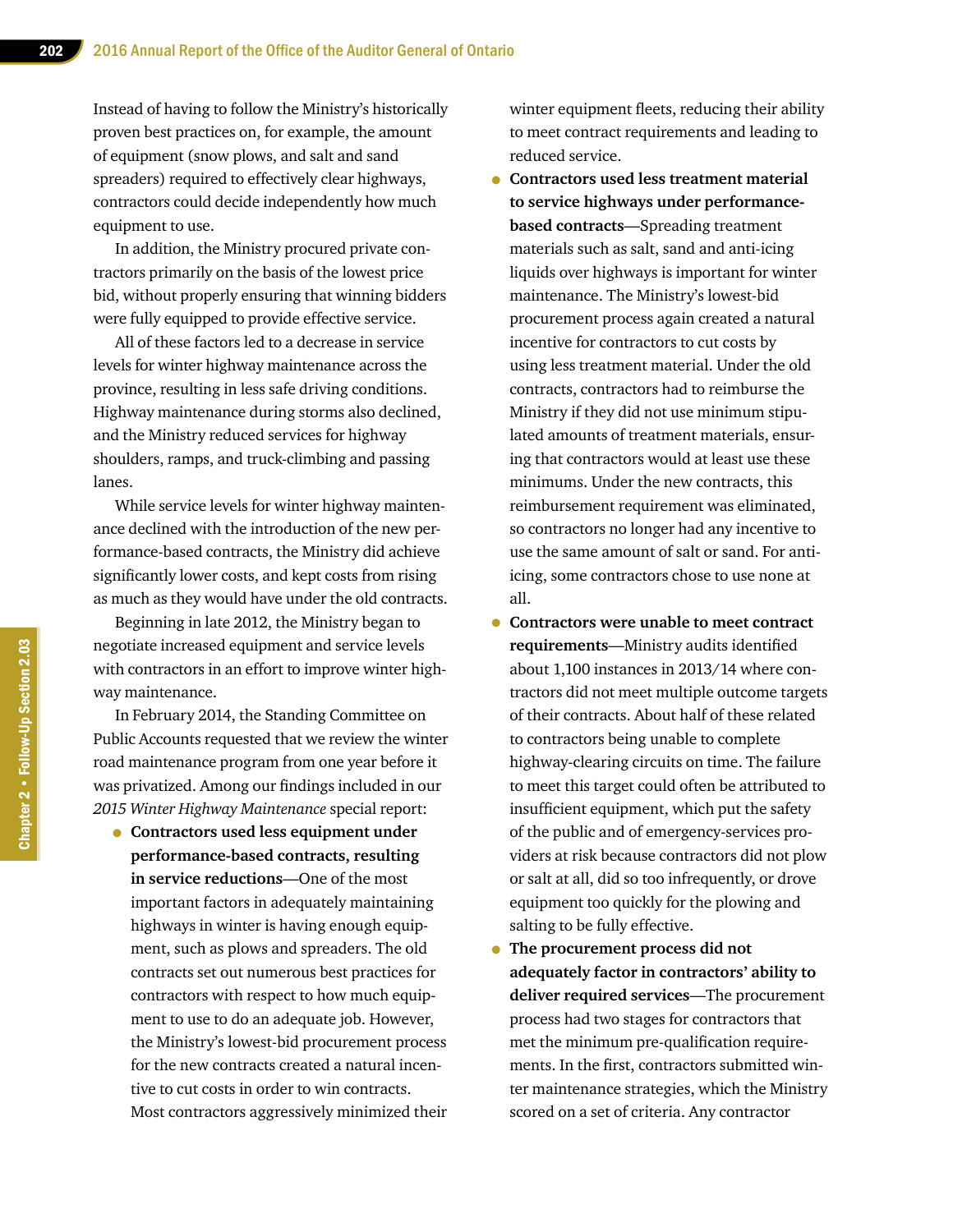that scored 70% moved to the second stage, in which the contractor proposing the lowest price won the contract. Because of how points were assigned for the different criteria, it was possible for contractors to score 70% and pass on to the bid stage without meeting all the requirements needed to deliver adequate service. For example, the proper amount of equipment is crucial for maintaining winter highways, but having enough equipment accounted for only 15% of the scoring criteria in the first stage. Once at the second stage, qualitative differences between contractors were irrelevant in choosing the winning contractor—the only factor considered from this point on was how low a price the contractor bid.

- **Procuring the lowest bidder can cost more in the long run**—We noted one case where the second-lowest bidder had a much bigger equipment fleet than the lowest bidder, which won the contract. Specifically, for an annual price of only \$700,000 more, the second-lowest bidder proposed the use of 22 more pieces of equipment than the winning contractor. As the winning bidder ultimately failed to meet required service levels, the Ministry incurred an annual additional cost of \$1.7 million for 13 additional pieces of equipment. Had the second-lowest bidder won the contract, the area could have been served with significantly more equipment for roughly \$1 million less.
- **Over-reliance on contractors' self-reporting their performance**—Verifying whether contractors met certain outcome targets can be done only in the field during and immediately after snowstorms. However, we noted that most audits conducted by the Ministry were "desk audits," conducted a few weeks after a storm, using GPS tracking data and information from contractors self-reporting their own performance. This presented a potential conflict of interest: it was not in the contractors' interest to report that they have not achieved

outcome targets, and contractors were aware that the Ministry has only a minimal presence in the field. Although this was the case, Ministry desk audits still found many instances of inaccurate or incomplete information reported by contractors.

We made a number of recommendations for improvement and received commitments from the Ministry that it would take action to address them.

## Status of Actions Taken on Recommendations

The Ministry of Transportation (Ministry) provided us with information in summer 2016 on the current status of the recommendations in our *2015 Winter Highway Maintenance* special report. Based on our review of the information, the Ministry has fully implemented 42% of our recommendations. These recommendations relate to improving contractor performance and public awareness of winter road conditions. For example, the Ministry is providing additional tools on the Ontario 511 website to help people monitor actual road conditions and the progress of road clean-up.

The Ministry has also made significant progress on 42% of the other recommendations. It has already begun to make some swift, needed changes to how it manages contractors that perform winter maintenance. Nevertheless, since the performancebased contracts are in effect until 2026, it will take the Ministry until then to fully implement all of our recommendations.

The status of each of our recommendations is as follows.

## Quantities of Equipment

#### Recommendation 1

*To ensure effective winter highway maintenance and enhance road safety, the Ministry of Transportation should:*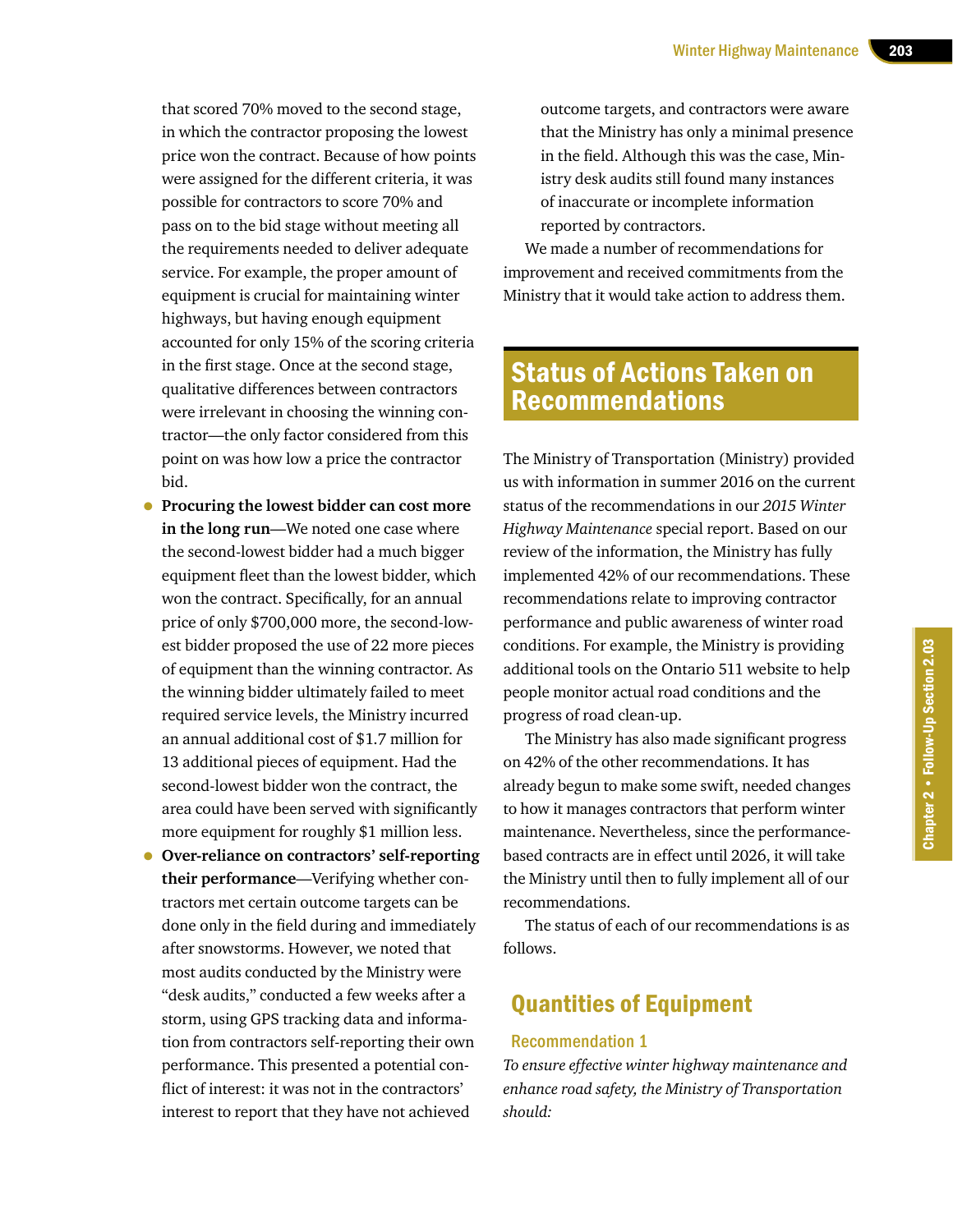- • *verify that contractors have <sup>a</sup> sufficient quantity of each type of winter equipment, in good working order, in all contract areas (this might include introducing guidance for contractors to use in their equipment calculations relating to circuit times, circuit lengths and equipment speeds);*
- • *if it determines that an area has an insufficient quantity of each type of winter equipment for effective highway maintenance, work with that area's contractor to resolve issues and bring winter road maintenance to effective levels;*  Status: In the process of being implemented by fall 2017.

#### **Details**

The pre-2009 Area Maintenance Contracts required that the minimum amount of equipment needed to properly plow and salt highways be calculated using a formula based on the Ministry's best practices. However, our 2015 audit had found that the new contracts removed this requirement, thereby allowing contractors to use less equipment. Contractors working under the new contracts were found to be using 22% less equipment than they previously used, which led to a reduction of service. Our audit had also found that plowing and salting service levels in a few contract areas had decreased because contractors used poorly functioning equipment.

In our current follow-up, we found that the Ministry has implemented requirements for calculating equipment complements into a new contract awarded for the Kenora area, the only new contract since our audit in 2015. The contract for Kenora also required the contractor to develop and follow an equipment maintenance strategy that ensures that equipment will be in good working order throughout the winter season. For instance, this strategy required that the contractor have on hand spare equipment equal to 10% of its actively used equipment.

For the 19 other contracts already in place elsewhere in the province, equipment counts were brought to sufficient levels through change orders or contract amendments that required additional plows, salt spreaders and combination units. A total of 22 plows, 16 salt spreaders and 20 combination units have been added in these 19 contract areas.

As of the winter of 2015/16, the Ministry began ensuring that equipment is in good working order by requiring that contractors' equipment meet reliability criteria for about 20 different inspection components. For example, one requirement is that plow blades should be undamaged and hydraulic systems to lift and move them should be properly working. These contractor self-inspections are required to be done at the start of the winter, and then monthly throughout the winter season.

For the 2015/16 winter, contractors in two areas did not perform these inspections at the start of the winter; and contractors in 10 areas either did not perform monthly inspections during the winter, or their equipment was not reliable. For those contractors that performed the inspections, the Ministry gave them an incentive of \$4,000 to regularly inspect and maintain each piece of equipment. We encourage the Ministry to continue finding ways to ensure that contractors in the remaining areas conduct these inspections and have the required equipment in good working order.

#### AUDITOR GENERAL'S RECOMMENDATION

We recognize that the Ministry has taken action to ensure that equipment is in good working order throughout the winter season by providing contractors with a financial incentive for the existing 19 areas. However, we recommend that the Ministry re-evaluate the necessity of providing incentive payments to contractors given that keeping equipment in good working order should be included in the cost of doing business with the government.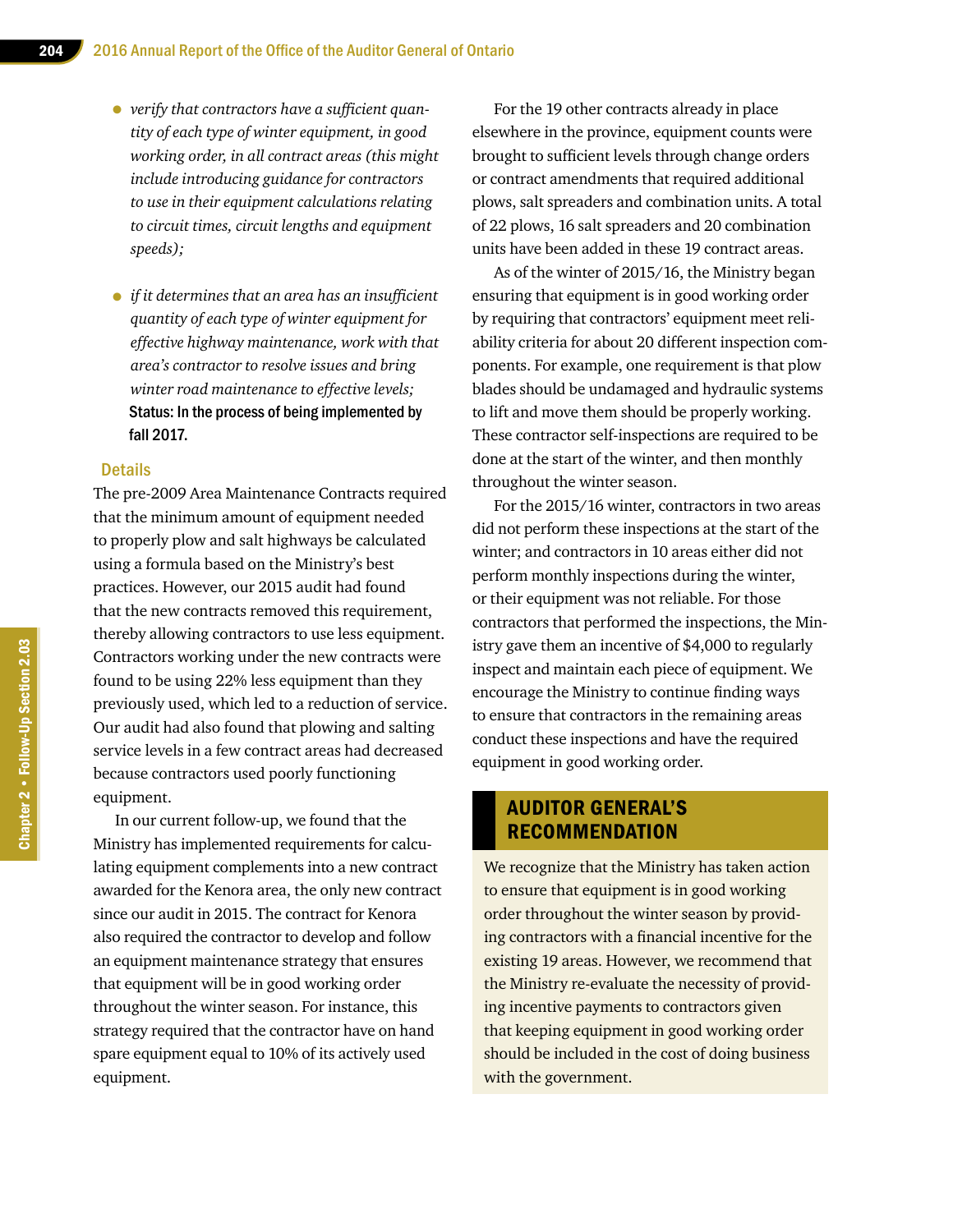• *establish protocols for appropriately and consistently responding to requests from its staff for increased winter highway maintenance.* Status: Fully implemented.

#### Details

In 2015, we found that Ministry staff and engineers could make requests for more frequent plowing in certain areas such as ramps, shoulders and passing lanes. However, when such requests were made, there was no formal process to approve them, and no guidelines or protocols for accepting or refusing them. In addition, requests were accepted or denied on an inconsistent basis.

Since our audit, the Ministry implemented a process in October 2016 where requests for increased plowing frequencies would be assessed using common assessment criteria. For example, while reviewing these requests, staff are required to determine whether the existing plowing frequencies have fallen below its own best practices and standards. If it is determined that this is the case, staff are required to look for the most economical way to bring up service levels.

A guideline implemented in October 2016 under this new process also requires that staff document a reason when any request for increased plowing frequencies is not approved.

The guideline also says that staff should review the list of requests for consistency and to identify trends that can be incorporated into best practices and standards as required. The list is required to be maintained for each contract area.

## Proactive Use of Materials

#### Recommendation 2

*To help ensure that contractors use treatment materials proactively to perform effective winter highway maintenance, the Ministry of Transportation should re-establish cost-sharing arrangements and other measures that encourage such proactive use of materials in all contract areas.* Status: Fully implemented.

#### **Details**

In 2015, we found that under the new performancebased Area Maintenance Contracts, contractors no longer had to pay the Ministry if they failed to use a minimum amount of salt. This created an incentive for contractors to save money by using less salt.

In addition, the amount of anti-icing liquid to use was left entirely up to the contractor, as long as outcome targets relating to ground frost and slippery road conditions were met.

Since the audit, sand and salt cost-sharing thresholds have been re-established in all contract areas. The minimum amount of salt that a contractor should use is based on the five- to 10-year average historical salt usage in that area. If the salt used by the contractor is less than this minimum amount, the contractor is required to reimburse the Ministry for the low usage.

The Ministry has also made changes to encourage the contractor to use anti-icing liquids. In the Kenora area contract, the only new contract awarded since our audit, the Ministry began requiring the contractor to use anti-icing liquids, and also specifies the minimum amount to use.

For the remaining 19 contract areas, the Ministry offered the contractor similar cost-sharing incentives for the use of anti-icing liquids. The incentives require contractors to pay the full cost of the first and second applications of liquid. After that, the Ministry begins to pay a sliding share of the cost that reaches 75% after the seventh application. We noted that contractors in 13 out of the 19 areas used anti-icing liquids. Contractors in the remaining six areas did not use anti-icing liquids; instead, they implemented other measures such as faster deployment of plows and salters, which they believed were more effective than applying anti-icing liquids in their contract areas.

## Contractor Responsibilities

#### Recommendation 3

*To ensure that winter highway maintenance activities are timely and effective, and to ensure that highway*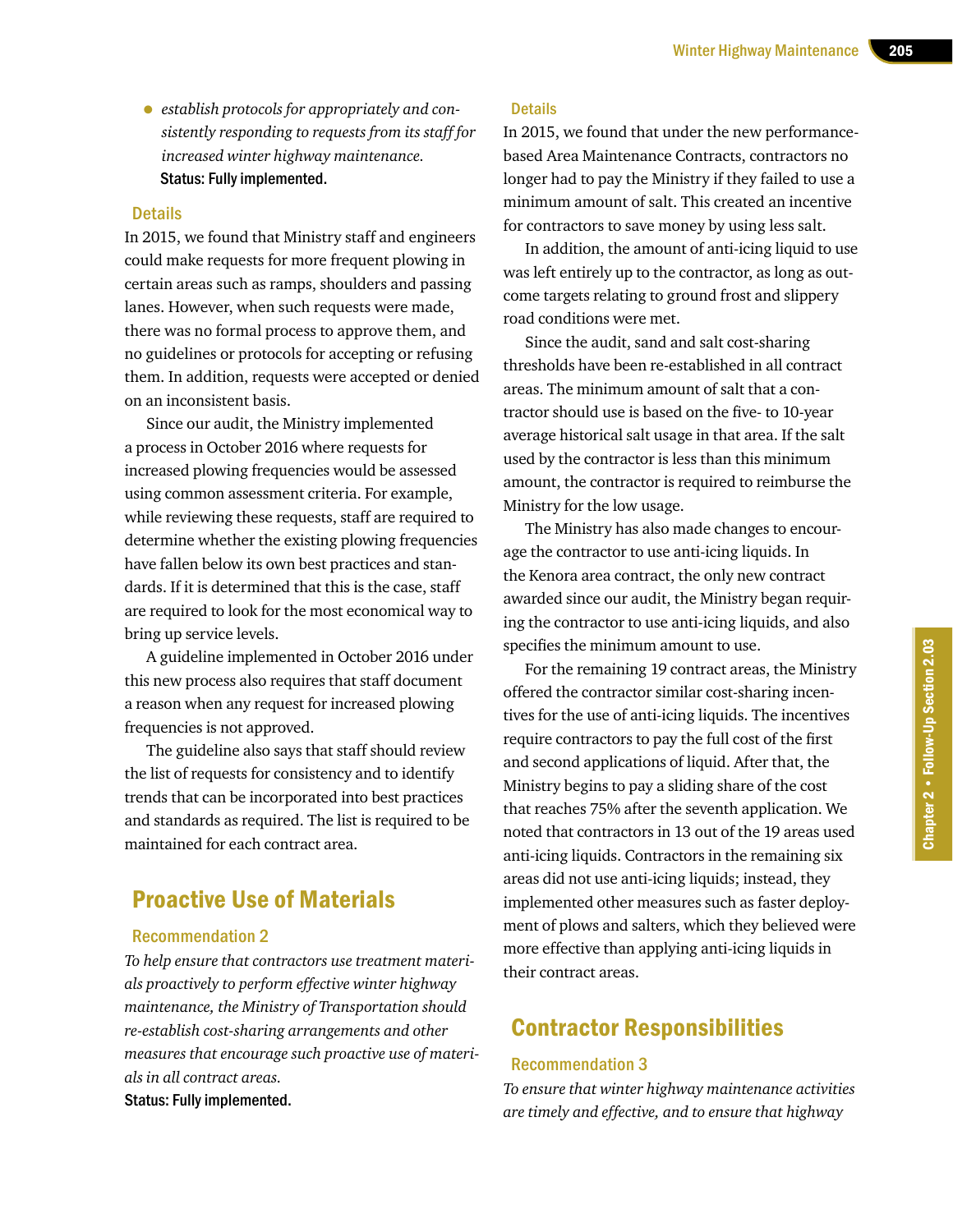*and weather conditions are accurately reported to the Ministry of Transportation (Ministry), the Ministry should prescribe in detail the responsibilities of contractors for patrolling and ensure it obtains the information necessary to assess the contractors' ability to meet those responsibilities.*  Status: Fully implemented.

#### **Details**

Our 2015 audit found that there were no outcome targets for patrolling by contractors—the only requirement, not tied to any minimum number of hours of operation, was that they "be aware" of road and weather conditions.

Since our audit, patroller training for contractors was provided in fall 2015. We obtained attendance sheets for the training, and noted that representatives from all 20 contract areas were in attendance. The training addressed patroller responsibilities, areas requiring high attention, and use of various online tools to monitor weather conditions.

Changes in patrol requirements were made only for those contract areas where patrolling was an issue. In the Kenora area contract, the only new contract awarded since our audit, the Ministry included prescriptive requirements for patrolling, including patrols at least once every 12 hours for Class 1 and 2 highways, and once every 24 hours for all other classes of highways. In addition to these minimums, contractors are required to perform additional patrols as needed at times of unfavourable weather events, emergencies and unusual situations, such as special events.

For those contracts already in place at the time of the audit, the Ministry identified six areas where the level of patrolling was an issue. It added new and improved patrolling requirements in these areas. For the remaining 13 areas, the Ministry informed us that patrolling was not identified as an issue, so no changes were made. However, it will continue to monitor these areas to ensure that patrolling is at an acceptable level.

The Ministry also added about 70 dashboard cameras to patrol vehicles in six contract areas to help obtain information required to verify road conditions reported by patrollers. In addition, a total of about 54 stand-alone roadside cameras were installed: 25 in the West Region, 23 in the North East Region, and six in the East Region. An additional 12 were in the process of being installed in the North West Region.

The Ministry added about 69 smart phones and 12 tablets in six contract areas to support reporting of road conditions, collisions and circuit times. These devices generate emails that track the time that weather conditions were observed, location, and details such as visibility, wind, precipitation, cloud, fog, and primary and secondary road conditions.

## Ontario 511 Reliability

#### Recommendation 4

*To improve the reliability of the Ontario 511 website, the Ministry of Transportation should monitor when information is collected in each area and update the website regularly, clearly indicating the time at which the information on road conditions was observed by the contractor.*

#### Status: Fully implemented.

#### **Details**

In 2015, we found that highway conditions reported on the Ontario 511 website did not accurately reflect when the conditions were observed. In turn, the Ministry was incorrectly reporting data on its Ontario 511 website, which the public consults for information on highway conditions.

In our current follow-up, we noted that the Ministry added time stamps to road-condition updates on Ontario 511 to indicate the time the contractor observed the road condition. Road conditions include bare, partly covered, covered and reduced visibility.

The Ministry also added four new Road Weather Information Systems (RWIS) and 16 cameras to existing RWIS systems. Camera footage from these systems is uploaded for the public to view.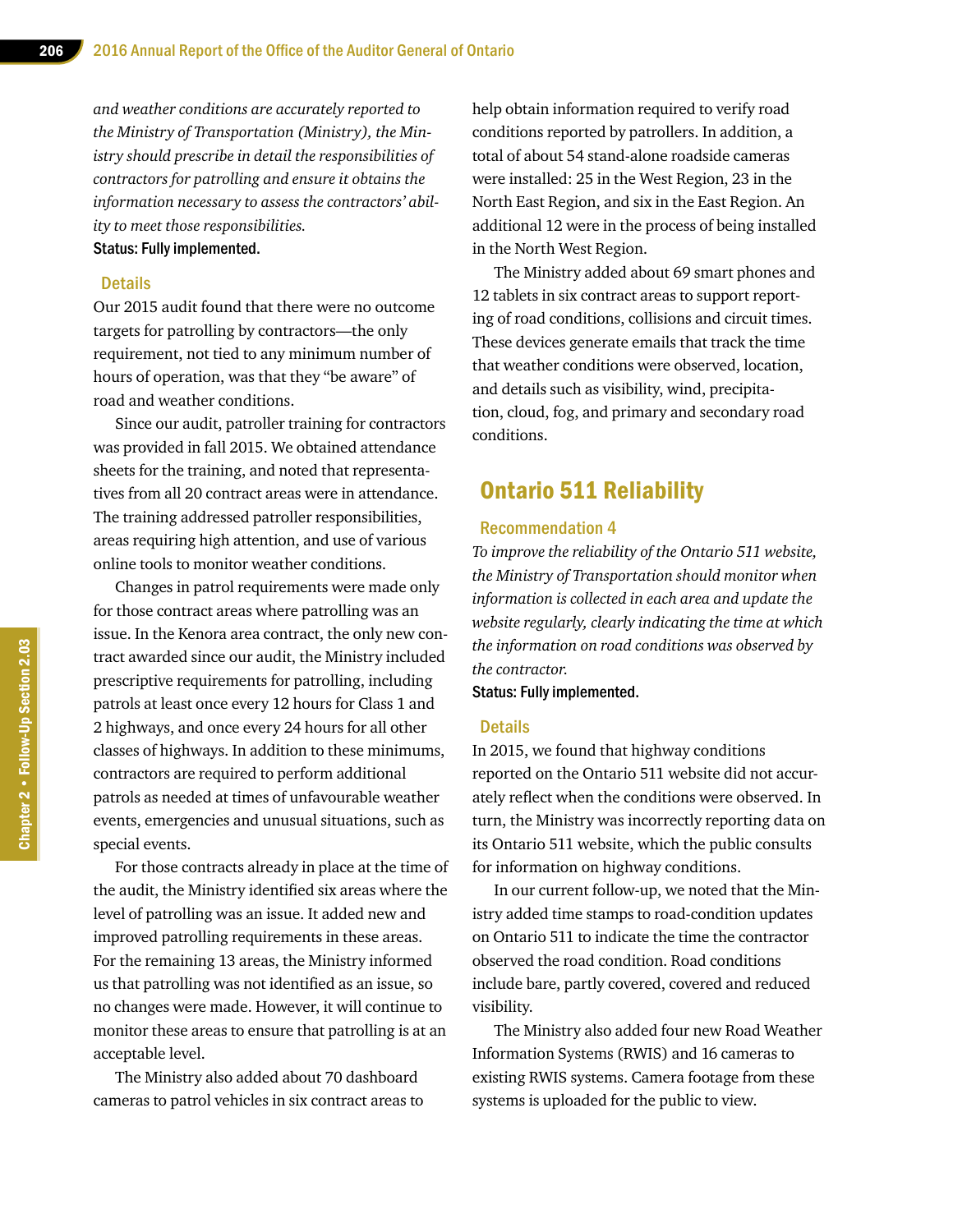In order for drivers to obtain even more detailed information on the estimated completion time of snow removal, the Ministry launched the "Track My Plow" feature. This map-based feature allows drivers to track, on a real-time basis, where plows are on their highways, and which sections of highways were recently plowed. For the 2015/16 winter season, it was implemented across seven contract areas (Bancroft, Chatham, Durham, Huntsville, Kingston West, Owen Sound and Simcoe). In the 2016/17 winter season, the Ministry intends to expand it to an additional six contract areas (Kingston East, London, Niagara-Hamilton, Ottawa, Peel/Halton and Toronto/York). All information is available through a link from Ontario 511.

In addition, as previously mentioned under the details of Recommendation 3, the Ministry provided training to patrollers on the importance of accurately reporting changing road and weather conditions: 476 Area Maintenance Contract staff attended 18 training events covering all 20 contract areas.

## Procurement of Contractors

#### Recommendation 5

*To ensure that the Ministry of Transportation (Ministry) procures contractors that can provide effective winter highway maintenance, the Ministry should:*

• *require tendering contractors to submit detailed and appropriate information in their proposals that demonstrates their ability to meet the required level of service;*

Status: Fully implemented for only the Kenora area. In the process of being implemented for all other contract areas by 2026.

#### Details

In 2015, our audit found that contractors were winning contracts based on having submitted the lowest bid price; final selection did not distinguish between better-equipped, adequately equipped and inadequately equipped contractors. Once winter maintenance was increasingly being delivered

under this approach, service levels began deteriorating, and there was an increase in the number of collisions on Ontario highways where snow, slush or ice was a factor.

Since our audit, the Ministry has begun using a Route Analysis Form to calculate the quantity of equipment needed to meet the required level of service, based on its best-practice circuit lengths, equipment speeds and times. It used this form in awarding a new contract in Kenora (the only new contract awarded since our audit in 2015).

The remaining contracts will expire over several years, with the last contract expiring in 2026.

- *develop an evaluation process that appropriately weights critical factors and includes assessing proposals against the Ministry's historically proven best practices to ensure that the contractor can effectively deliver the required level of service; and*
- *select the winning proposal using a best-value approach that considers both the price and quality of the proposal.* Status: Fully implemented for only the Kenora area. In the process of being implemented for all other contract areas by 2026.

#### **Details**

In 2015, we found that the award of winter highway maintenance contracts would benefit from a best-value rather than lowest-bid approach, as contractors that bid the lowest are not necessarily the most qualified with the right level of equipment.

During our follow-up, we noted that the Ministry put in place an evaluation process that weighs significant aspects of road maintenance in a point system that ultimately decides the award. To ensure consistency among evaluators, the Ministry developed very detailed explanations for each area to be scored. In order of priority and weighting, categories to be scored include winter vehicles, patrolling, labourers and operators, quality management, contract management personnel, ground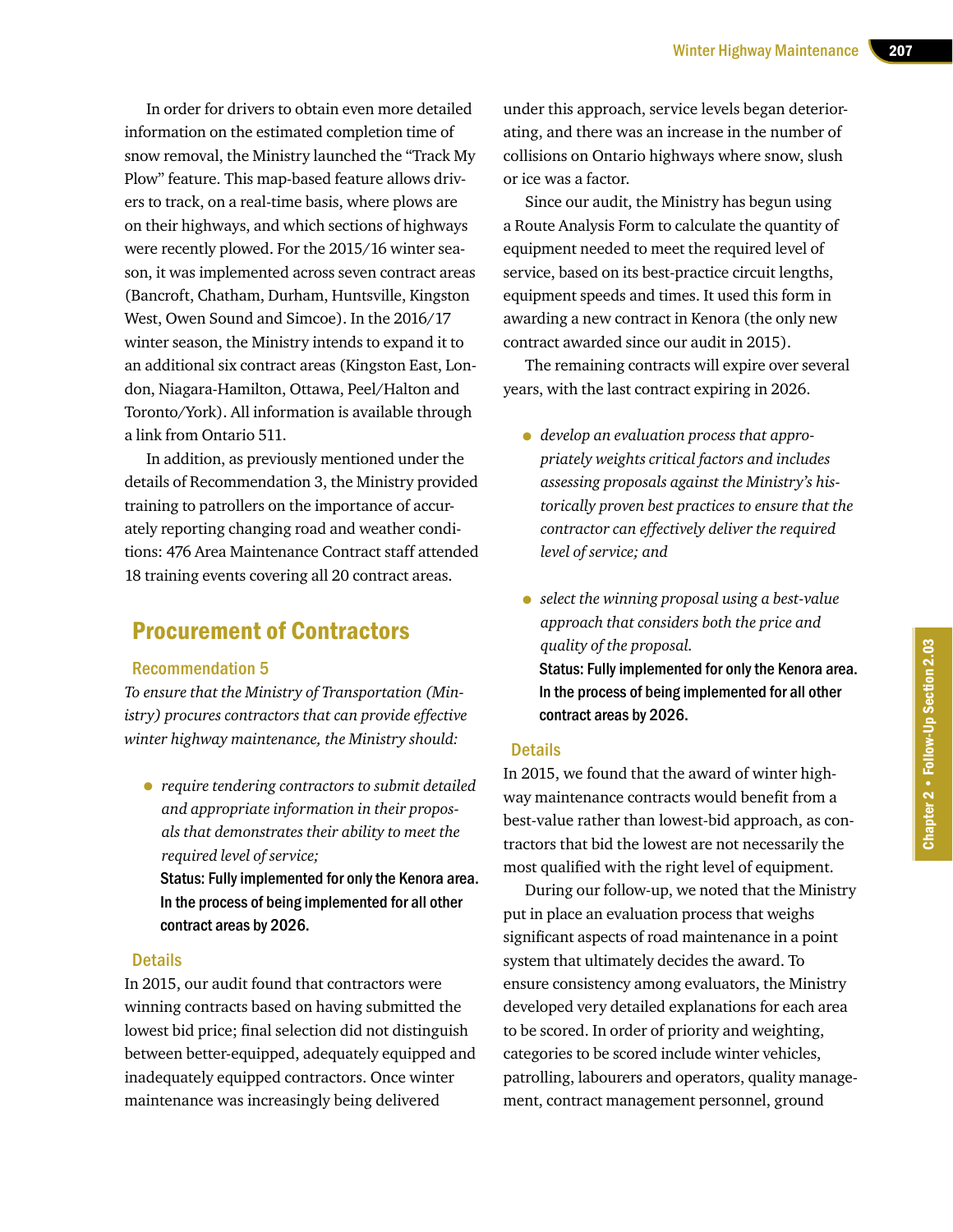frost strategy and slippery conditions strategy. Best practices, such as speed while spreading and plowing for each highway class, are taken into account. For example, best practice indicates that the optimal speed for equipment while spreading on a Class 1 highway is 32 kilometres per hour. The total amount of equipment needed would be based on this speed.

The Ministry awarded the Kenora area contract in April 2015 using the above criteria; this has been the only contract awarded since our audit. The remaining contracts will expire over several years, with the last contract expiring in 2026.

It also attempted to procure three other contracts using this approach; however, bids came in higher than expected and, therefore, the procurement tenders were cancelled and the contracts were never awarded. The Ministry informed us that the bids were likely high because contractors submitted quotes that included higher-than-required service levels in order to maximize bid scores. As a result, the Ministry is now in the process of developing a revised model for use on future tenders. The Ministry informed us that the revised model will continue to have minimum equipment requirements similar to the ones found in the Kenora contract (as discussed earlier in this recommendation).

## Oversight of Contractors' **Performance**

#### Recommendation 6

*To improve its oversight of contractors' performance and to ensure consistent oversight across the province, the Ministry of Transportation should:*

• *develop a standardized process for conducting audits (integrating in-storm observations) and issuing fines, and ensure that staff are adequately trained and equipped with all the tools needed to implement this process;* Status: Fully implemented.

#### **Details**

In 2015, we found that risk factors, such as highway traffic volumes, weather patterns, and the number of fines previously issued to a contractor, were not the basis for audit selection. In addition, the Ministry, since the adoption of Area Maintenance Contracts in 2009, had yet to develop standards for conducting audits and documenting results.

Since our audit, the Ministry retained an independent consultant to develop a risk-based assessment. The consultant created a strategy that assesses audit frequency based on the following categories: 50% on past performance of contractors, 10% on severity and frequency of weather-related traffic conditions, 10% on class of highway, 10% on issues management, 5% on road closures, and 5% on communication and corrective actions. Once this was created, the Ministry provided training based on the new strategy in September and November 2015. We reviewed the training materials and noted there were detailed explanations of how contractors should be rated, on a scale of one to five, under each category. For example, a contractor would be considered high risk (5/5) for the pastperformance indicator if it needs to improve because of a chronic issue, or if it frequently misses outcome targets. How frequently a contractor is audited depends on its risk rating. For instance, a contractor rated high risk is to be audited twice per winter on all of its routes with respect to each outcome target.

If these planned audits show there is a large variance between a contractor's outcome target and actual performance, the Ministry will conduct a focused audit to review what occurred. For example, if the target was to achieve bare pavement in eight hours but the contractor took 20 hours, the focused audit would attempt to determine the reasons for the large variance.

The Ministry also conducts ad hoc audits if a special request is received or investigation required. This request can come from a variety of sources, such as the OPP.

In addition, the Ministry added 20 new oversight staff to increase in-storm monitoring: one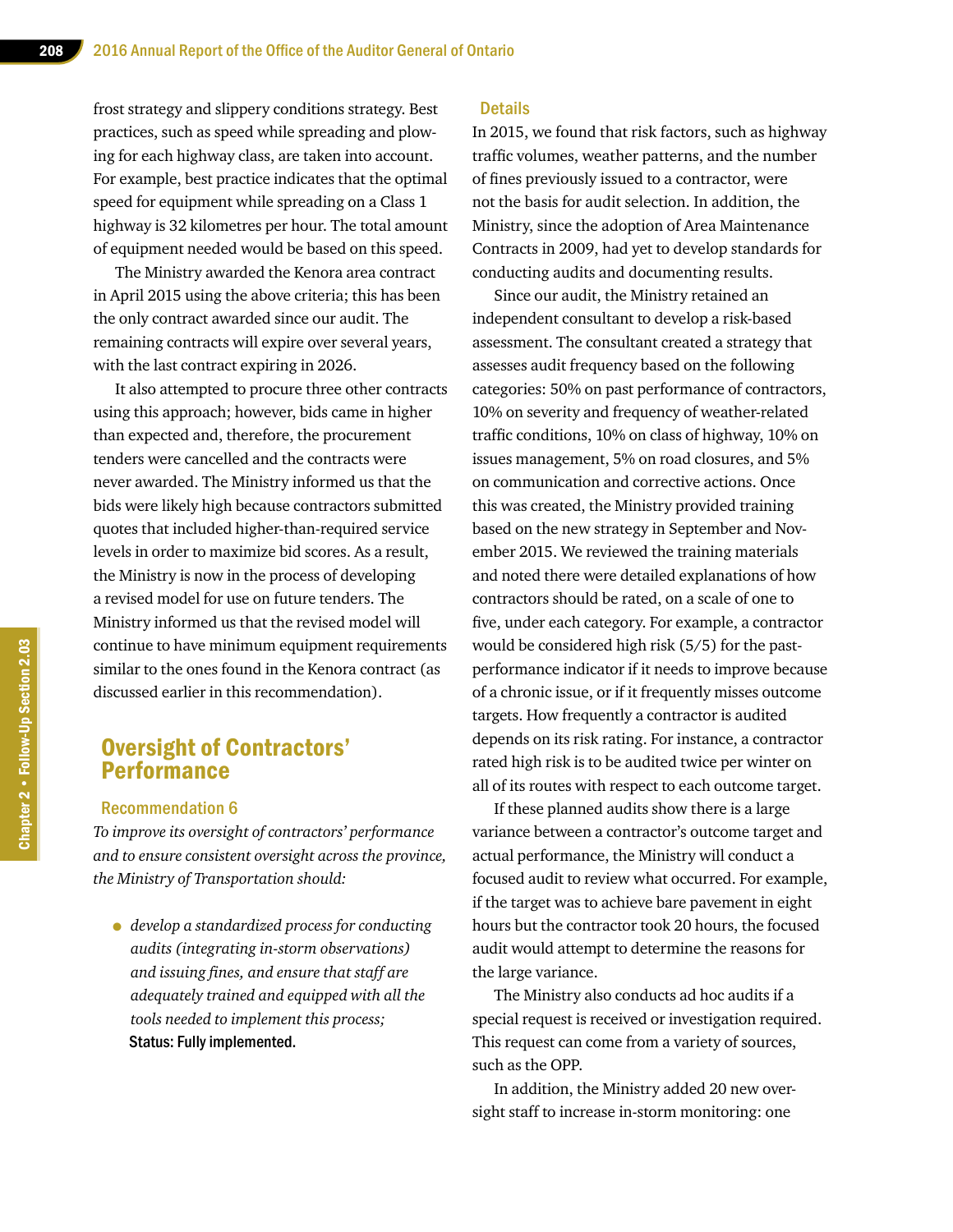Maintenance Co-ordinator and 19 Contract Services Inspectors.

• *ensure that decisions to waive fines are appropriately justified and documented, and are consistently applied throughout the province;* Status: Will not be fully implemented.

#### **Details**

In 2015, we found that Ministry staff at regional offices had the discretion to waive financial consequences (fines) that should be levied against contractors for not meeting their outcome targets. This undermines the effectiveness of fines and has resulted in inconsistencies in how the Ministry responds to service failures in the province.

Since the audit, the Ministry has created a process and provided training to assist staff in dealing with non-compliance by contractors. For example, if an audit shows that a contractor has not met outcome targets, Ministry staff are required to consider prior performance and other relevant factors in determining whether further action should be taken. If so, a notice of non-conformance is prepared and provided to the contractor, which is to provide a response.

In reviewing contractor responses, the Ministry has implemented new procedures to ensure consistency in applying fines. Large fines (those above \$50,000) are now required to be reviewed for consistency by a central committee consisting of the province's five Regional Maintenance Engineers and other senior managers.

For fines below \$50,000, the Ministry has not implemented specific procedures to ensure provincial consistency. However, it did implement procedures to ensure regional consistency—in other words, ensuring consistency within one region across different contract areas. It now requires all fines below \$50,000 to be reviewed by the Regional Maintenance Engineer within that region. The Ministry informed us that, instead of standardizing the issuance of these fines, the Ministry would like to allow latitude for regional staff to make these decisions. This is because fines can be reduced for a number of

reasons such as contractor responses and extreme weather conditions. As a result, the Ministry will not be fully implementing this recommendation.

#### AUDITOR GENERAL'S RESPONSE

Although some degree of discretion is definitely appropriate, it is important that consistent decision-making on fines be in place. Although steps have been taken to outline a decision-making process, it is still important that rules around issuing and waiving fines guide decisions.

• *establish a target number of audits for each contract area based on appropriate risk factors;* Status: Fully implemented.

#### **Details**

In 2015, we found that the number of audits conducted depended on the level of staff available at the time of the audit, rather than the need for an audit. Targets were based on audits per Co-ordinator, but since staffing levels fluctuate, so did the number of audits. Instead, the number of audits should be set according to a predetermined plan of audits to be completed based on each area's assessed level of need, with staffing managed to ensure that the plan is followed.

Following the audit, in December 2015, the Ministry used the risk-based model created by its consultant that calculates the number of audits based on risk level per contract area for winter 2015/16. The risk assessment is to be recalculated every winter, which in turn will affect this calculation annually.

• *develop and implement a robust centralized system that tracks the results of all audits and fines to better enable provincial analysis of contractors' performance; and* Status: Little or no progress.

#### **Details**

In 2015, the Ministry was in the process of completing the development of a central database to store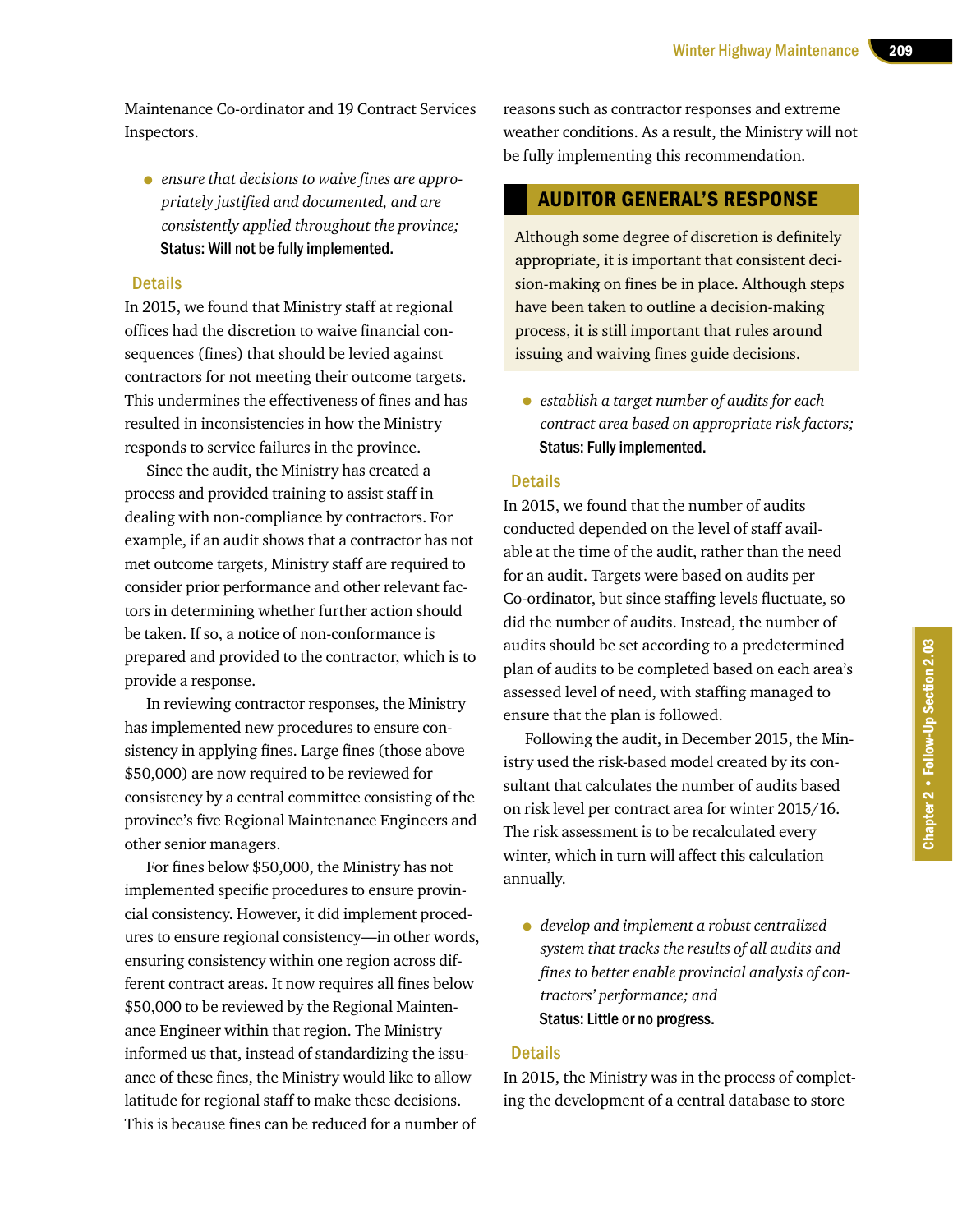information gathered from audits; however, at the time of the audit, the data was incomplete and inaccurate.

Since the audit, the Ministry has made no changes or updates to address this recommendation. The Ministry intends to begin developing a new webbased contract management system in fall 2016. This new system would better allow it to track results of audits and fines than the current system that is being used.

• *consider incorporating contractor liability for inadequate winter highway maintenance in performance-based contracts to the extent that it is reasonable and possible.* Status: Little or no progress.

#### **Details**

In 2015, we found that the Ministry bears the legal responsibility to maintain and keep in repair provincial highways, and bears the legal liability for failure to do so. Under the government-operated road liability insurance program, primarily the Province, not contractors, may be exposed to paying damages if inadequate road maintenance is a contributing factor in vehicle collisions.

Since the audit, the Ministry has met with the Risk Management and Insurance Services Branch (within the Ministry of Government and Consumer Services) to discuss material non-compliance and indemnity clauses. It plans to review information from this meeting as part of the development of future contract models; however, it has done little work on this action to date.

## Reportable Information

#### Recommendation 7

*To monitor contractors' performance against its bare-pavement standard and to provide meaningful reports to the public on the effectiveness of winter highway maintenance, the Ministry of Transportation (Ministry) should:*

• *correct any information that it has determined is inaccurate before publicly reporting its results;* Status: Fully implemented.

#### **Details**

In our 2015 audit, we were concerned about the accuracy of the information the Ministry received from contractors, as we noted that Co-coordinator audits identified over 200 instances of contractors submitting inaccurate information to the Ministry.

According to the Ministry, three groups of people are best able to identify inaccurate information: contractors themselves, the regional communication centre operators who collect the information from the contractors, and the Ontario 511 website operators. Since the audit, the Ministry has provided training to contractors and to the regional operators who collect information from the contractors. Each of these contractors and operators is to assess the information for any trends that may contradict weather information submitted.

The Ministry is continuing to look at ways to further ensure the accuracy of the information submitted. For instance, it is considering the reasonability of requiring the regional communication centre operators to view camera footage to verify that the information received is, in fact, accurate. This is currently not a standard requirement, although some operators choose to do so because it is their job to collect, organize and assess for reasonability the information collected from contractors.

• *consider publicly reporting contractors' performance against its bare-pavement standard by contract area;* Status: Fully implemented.

#### **Details**

In 2015, we found that the Ministry publicly reports whether its target for achieving bare pavement was reached across the province. The target is that bare pavement be achieved within the time limit for each class of highway for 90% of the storms in a winter season. However, we noted that this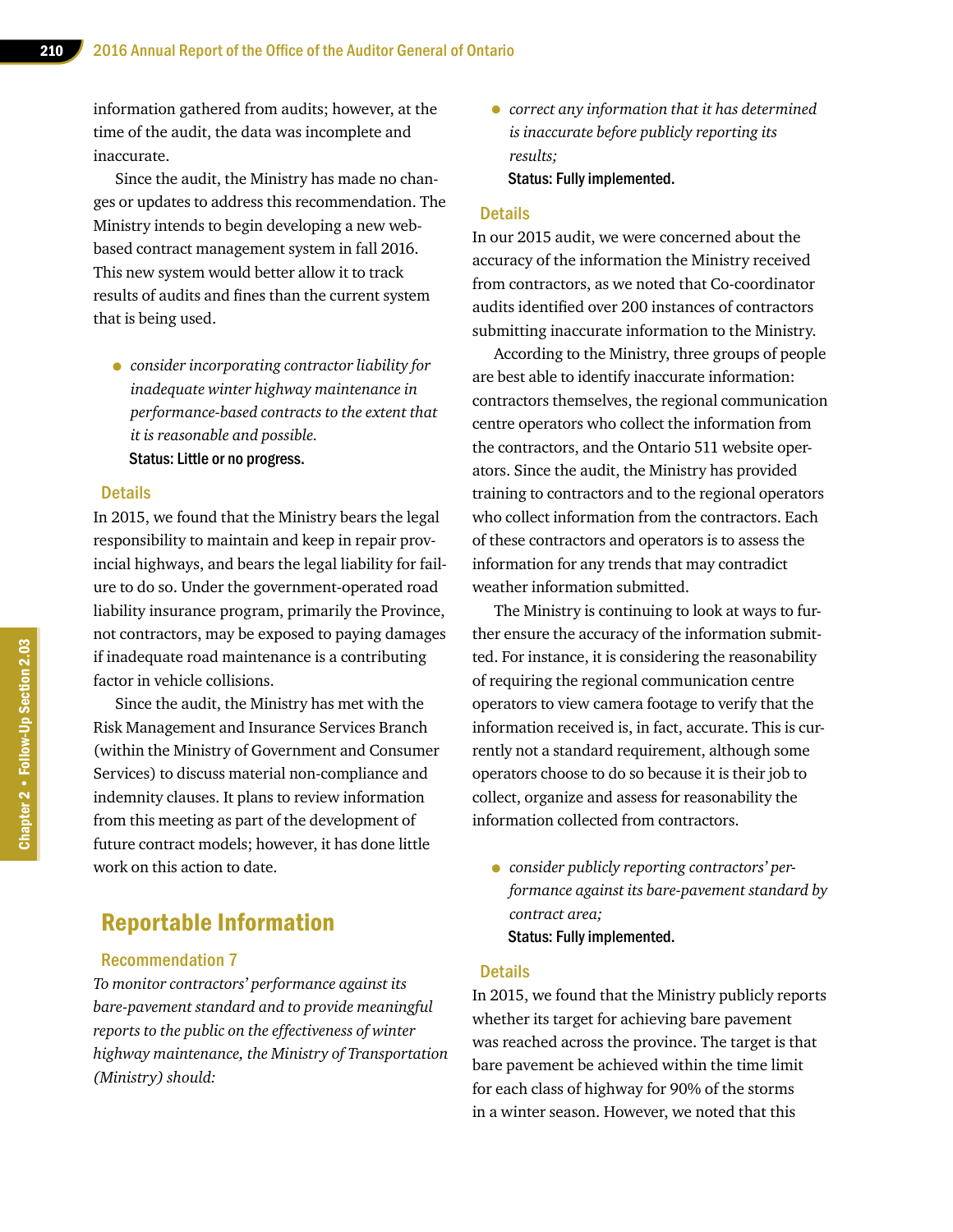achievement rate reported by the Ministry was the average for the province as a whole, and that the achievement rate for each contract area was not publicly reported. During our audit, we had found that six of the 20 contract areas did not achieve the performance target.

Since the audit, in September 2016, the Ministry has begun publicly releasing bare-pavement results for each contract area starting with the 2015/16 winter season. This is also supplemented with a winter severity index (WSI). A WSI takes into account snowfall, surface ice, rainfall with low temperatures, cold days, blowing snow and warm weather adjustment factors to calculate a number that signifies how severe the winter was. The Ministry worked with the University of Waterloo to develop this index. Having the WSI information for each contract area will help the Ministry and public put contractors' performance results into context for instance, some winter storms may be so severe that restoring bare pavement within required time limits may be beyond the control of the contractor. As a result, it will be useful for the public to know how severe the winter was in a contract area when contractors' performance results are being reviewed.

• *supplement its public reporting on the barepavement standard with information on how highways are being maintained during a storm;*  Status: In the process of being implemented by fall 2017.

#### **Details**

In 2015, we noted that the bare-pavement target of eight hours on its own was not a measure of whether the winter maintenance activities undertaken during a storm leading up to the bare pavement being achieved had been effective.

Since the audit, the Ministry has made efforts to notify the public as to what is occurring during a storm, and also during the eight hours after a storm ends and before bare pavement is required to be achieved. (For some less-travelled highways, it can

be up to 24 hours after a storm ends before bare pavement is required to be achieved.)

The Ministry has drafted a model identifying potential performance measures that could be implemented in addition to bare pavement, such as deployment times, circuit times achieved, and return-to-normal operating speeds. However, further work is required to implement tracking and reporting on these measures.

However, the Ministry informed us that, in the meantime, other advancements it has made will assist the public in understanding contractors' in-storm performance. The Track My Plow feature was implemented in seven of the 20 contract areas for the 2015/16 winter, and in 13 of the 20 contract areas for 2016/17 winter. This feature can be easily accessed through the Ontario 511 website.

• *assess the adequacy of its bare-pavement time limits in light of the more stringent time limits of other jurisdictions and update its time limits accordingly.* 

Status: In the process of being implemented by fall 2018.

#### **Details**

In 2015, we found that Ontario's bare-pavement time limit of eight hours after a storm ends for Class 1 highways was longer than that of other jurisdictions at the time.

Since the audit, in July 2016, the Ministry has completed a jurisdictional scan to assess the adequacy of its bare-pavement time limits. The Ministry agrees that some jurisdictions had lower bare-pavement time limits for highways with high traffic volumes. As a result, the Ministry is reviewing its bare-pavement time limit for highways with high traffic volumes. It is currently gathering information that will assist it in determining what the new barepavement time limits could be for these highways.